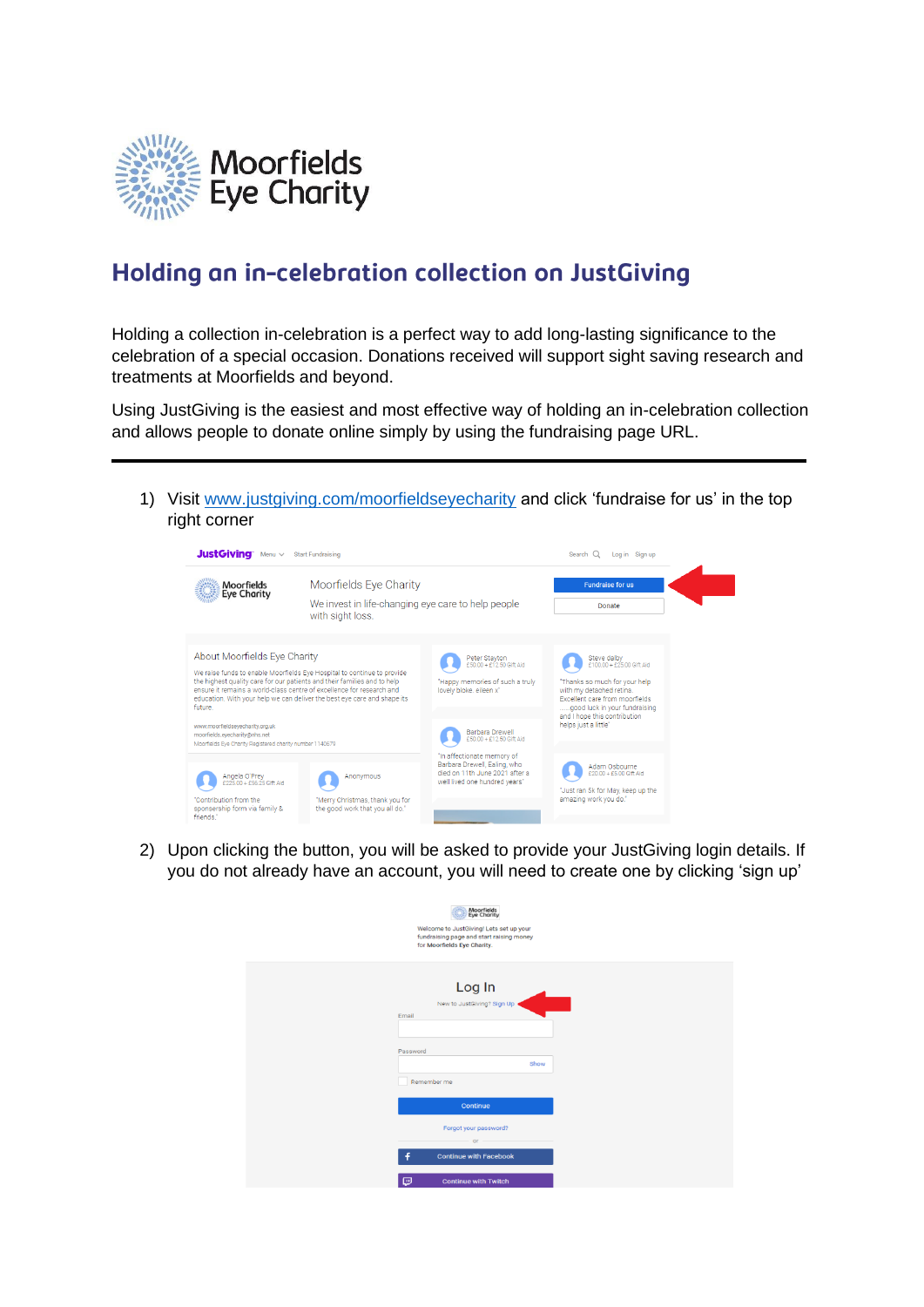3) Once you have created your account/logged in you will be asked what the purpose of your fundraising is. Please make sure to select 'Celebrating an occasion' as per below image

| What are you doing?<br>Virtual gathering<br>Gaming<br>Use live streaming or video<br>calls to host an online quiz or<br>gaming marathon or<br>social events.<br>competition.<br><b>Start</b><br><b>Start</b> |
|--------------------------------------------------------------------------------------------------------------------------------------------------------------------------------------------------------------|
|                                                                                                                                                                                                              |
|                                                                                                                                                                                                              |
| Take part in a sponsored                                                                                                                                                                                     |
|                                                                                                                                                                                                              |
|                                                                                                                                                                                                              |
| Looking for something else?                                                                                                                                                                                  |
|                                                                                                                                                                                                              |
| Doing your own thing<br>Remembering someone                                                                                                                                                                  |
| Pay tribute to a loved one by<br>Shave your head, give up                                                                                                                                                    |
| collecting donations for a<br>chocolate, do something<br>cause they cared about.<br>unique                                                                                                                   |
|                                                                                                                                                                                                              |
|                                                                                                                                                                                                              |

4) Fill in the relevant details in the below form, including the details of the event you are celebrating

| Step 3 of 6                                                                                            |         |
|--------------------------------------------------------------------------------------------------------|---------|
| Let's do the basics                                                                                    |         |
| Now set a goal that will inspire your supporters and fill in some basic<br>information about your page |         |
| Raising money for                                                                                      |         |
| Moorfields Eye Charity<br><b>CO Montere</b>                                                            | Change  |
| How much do you want to raise? ?                                                                       |         |
| £ 500                                                                                                  | $GBP -$ |
| £1000 Most popular<br>£1500 Adventurous<br>£500 Starter                                                |         |
| What's the occasion?<br>Birthday                                                                       |         |
| Wedding / civil partnership                                                                            |         |
| Other                                                                                                  |         |
| Name of the person celebrating                                                                         |         |
|                                                                                                        |         |
| When are you celebrating your birthday?                                                                |         |
| e.g. 15 July 2020                                                                                      |         |
| <b>Next: Personalise</b>                                                                               |         |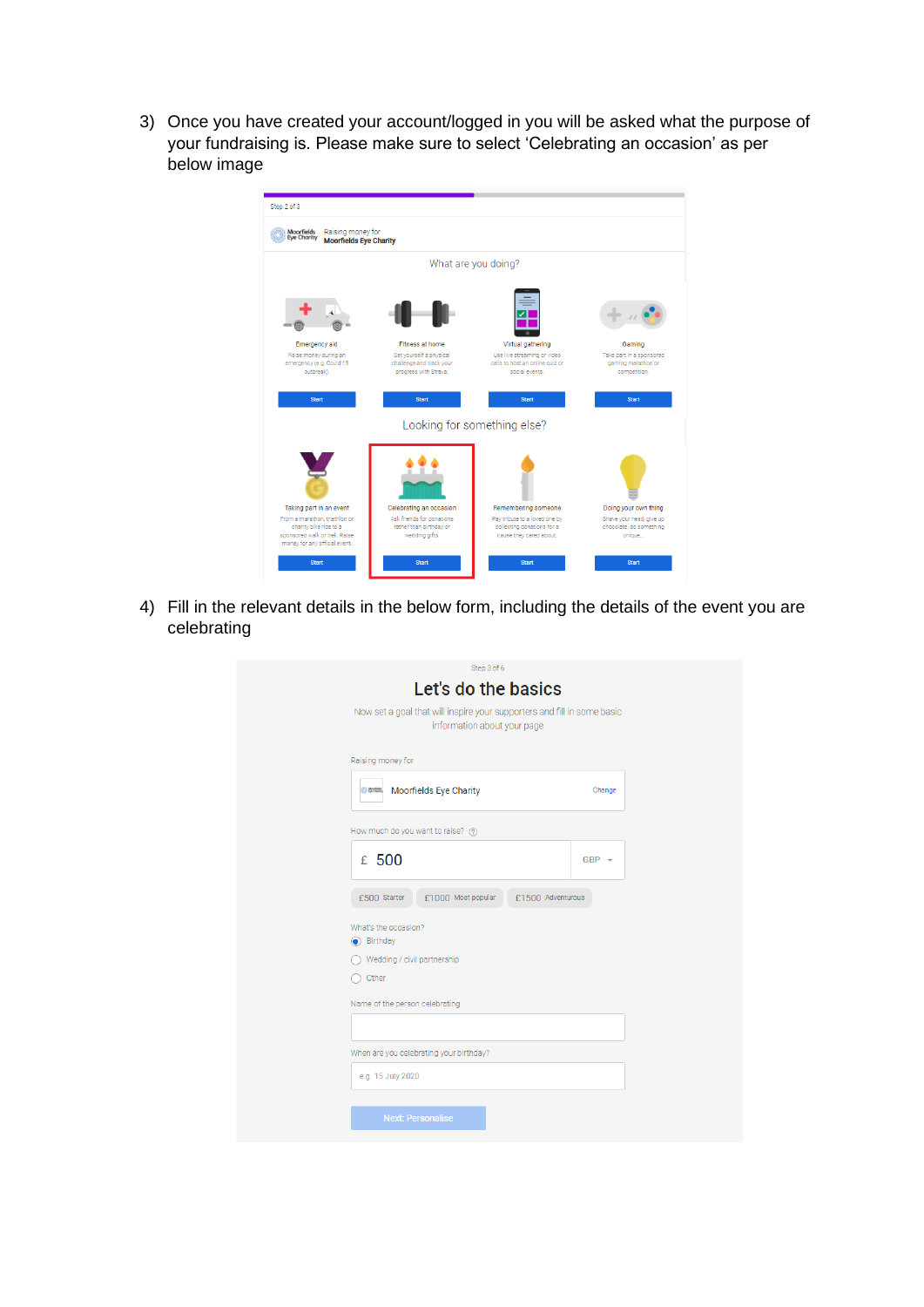5) Next you will need to personalise your page. Whilst there is default text, we recommend writing in your own words why you're choosing to support Moorfields – it makes a big difference when people are deciding whether to donate or not

| Step 4 of 6                                                                                                                                                                                                                                                                                                                         |  |  |  |  |  |
|-------------------------------------------------------------------------------------------------------------------------------------------------------------------------------------------------------------------------------------------------------------------------------------------------------------------------------------|--|--|--|--|--|
| Personalise your page                                                                                                                                                                                                                                                                                                               |  |  |  |  |  |
| A great story will help to engage potential supporters. Not ready? Skip<br>and add later                                                                                                                                                                                                                                            |  |  |  |  |  |
| Page title                                                                                                                                                                                                                                                                                                                          |  |  |  |  |  |
| Team's fundraiser for Moorfields Eye Charity                                                                                                                                                                                                                                                                                        |  |  |  |  |  |
| Why are you raising money?                                                                                                                                                                                                                                                                                                          |  |  |  |  |  |
| Donating through JustGiving is simple, fast and totally secure. Your<br>details are safe with JustGiving - they'll never sell them on or send<br>unwanted emails. Once you donate, they'll send your money directly to the<br>charity. So it's the most efficient way to donate - saving time and cutting<br>costs for the charity. |  |  |  |  |  |
| $T = 66$                                                                                                                                                                                                                                                                                                                            |  |  |  |  |  |
| Customise your web URL (Optional)                                                                                                                                                                                                                                                                                                   |  |  |  |  |  |
| team-moorfields-1646138773787                                                                                                                                                                                                                                                                                                       |  |  |  |  |  |
| justgiving.com/page/team-moorfields-1646138773787                                                                                                                                                                                                                                                                                   |  |  |  |  |  |
| Go back<br>Next: Page cover                                                                                                                                                                                                                                                                                                         |  |  |  |  |  |

6) Finally, you can add a cover photo for the page, again we really recommend using one of your own to make the page feel more personal

| Step 5 of 6                                                                              |  |
|------------------------------------------------------------------------------------------|--|
| Add a page cover                                                                         |  |
| This is a large photo or video at the top of your page. Not ready? Skip<br>and add later |  |
| Default photo                                                                            |  |
| <b>Upload image</b><br>凸                                                                 |  |
| <b>Next: Finalise</b><br>Go back                                                         |  |